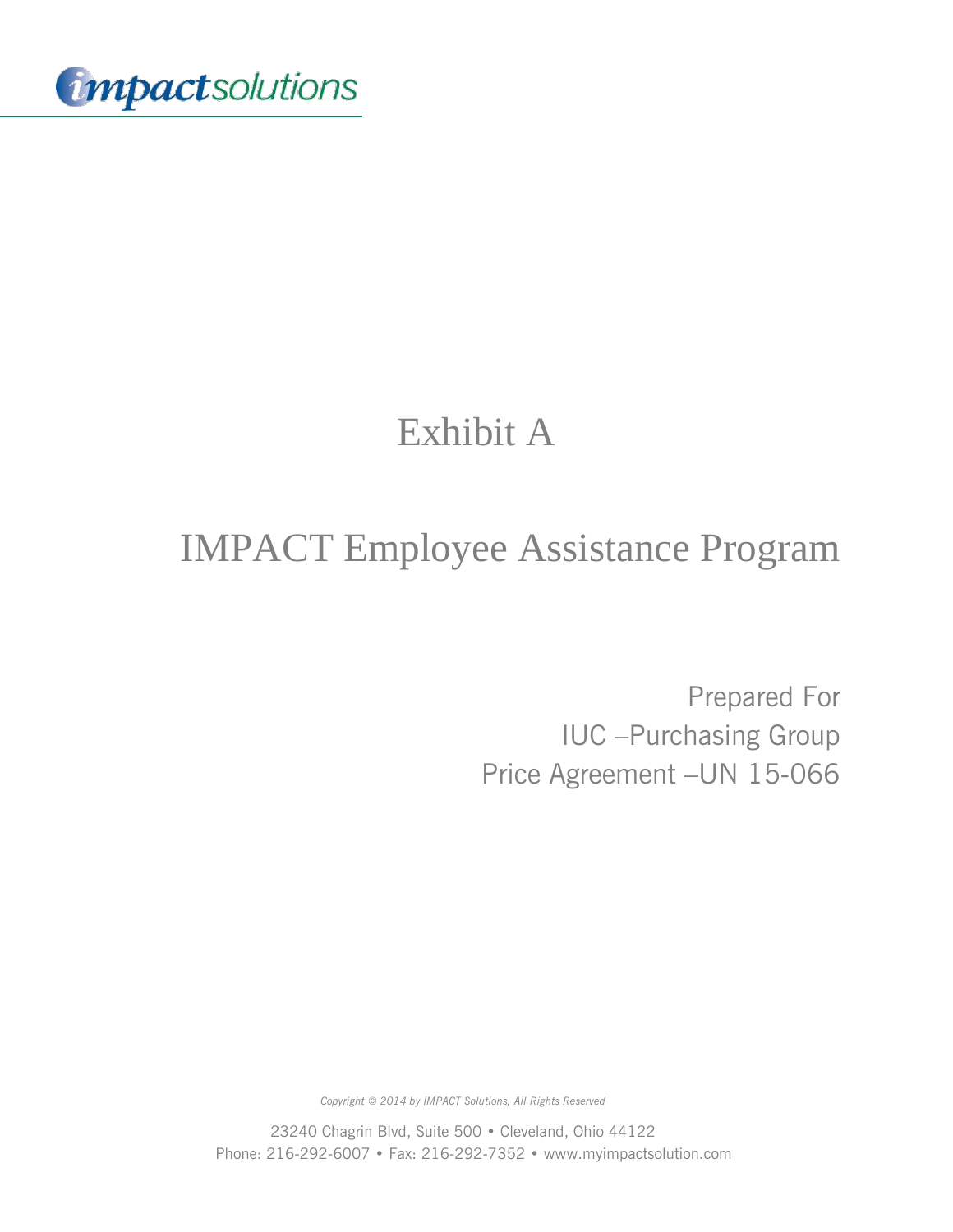## Who We Are & What We Do

IMPACT Solutions is a behavioral healthcare and people development consulting firm with an experienced staff of EAP, coaching, training, and organizational development specialists. Since 1981 we have been helping organizations to succeed by empowering their people to thrive through solution-focused offerings.

#### **Overview**

IMPACT Solutions is widely recognized as a leader in the EAP field, serving a broad range of clients. The IMPACT Employee Assistance Program is designed to align with each client, including those with multiple locations, to meet their daily organizational challenges and unique personnel needs.

Through a high-touch service oriented approach, the IMPACT EAP has consistently achieved utilization 3-4 times the national average, resulting in a high return on investment (ROI) for our clients.

Your employees are integral in achieving your bottom-line objectives. Personal and work-related problems can interfere with their ability to be effective on the job. The IMPACT EAP equips you with a resource for your employees and their families, offering counseling, coaching and guidance when such problems arise.

Our mission is to help each of our clients provide their employees with the best individualized attention. We strive to fulfill this mission by:

- » Listening to our clients, with a focus on partnership and collaboration
- » Consistently delivering quality-driven services
- » Maintaining the highest level of ethical standards and integrity
- » Balancing our growth with a sustained focus on service excellence

#### **Features**

The IMPACT EAP offers you and your employees peace of mind that there is always someone to talk to, 24 hours a day, 365 days a year. Your employees have access to unlimited phone consultation with a live mental health professional. Assistance is available to ALL employees and their household members, as well as dependents living away from home and parents & parents-in-law.

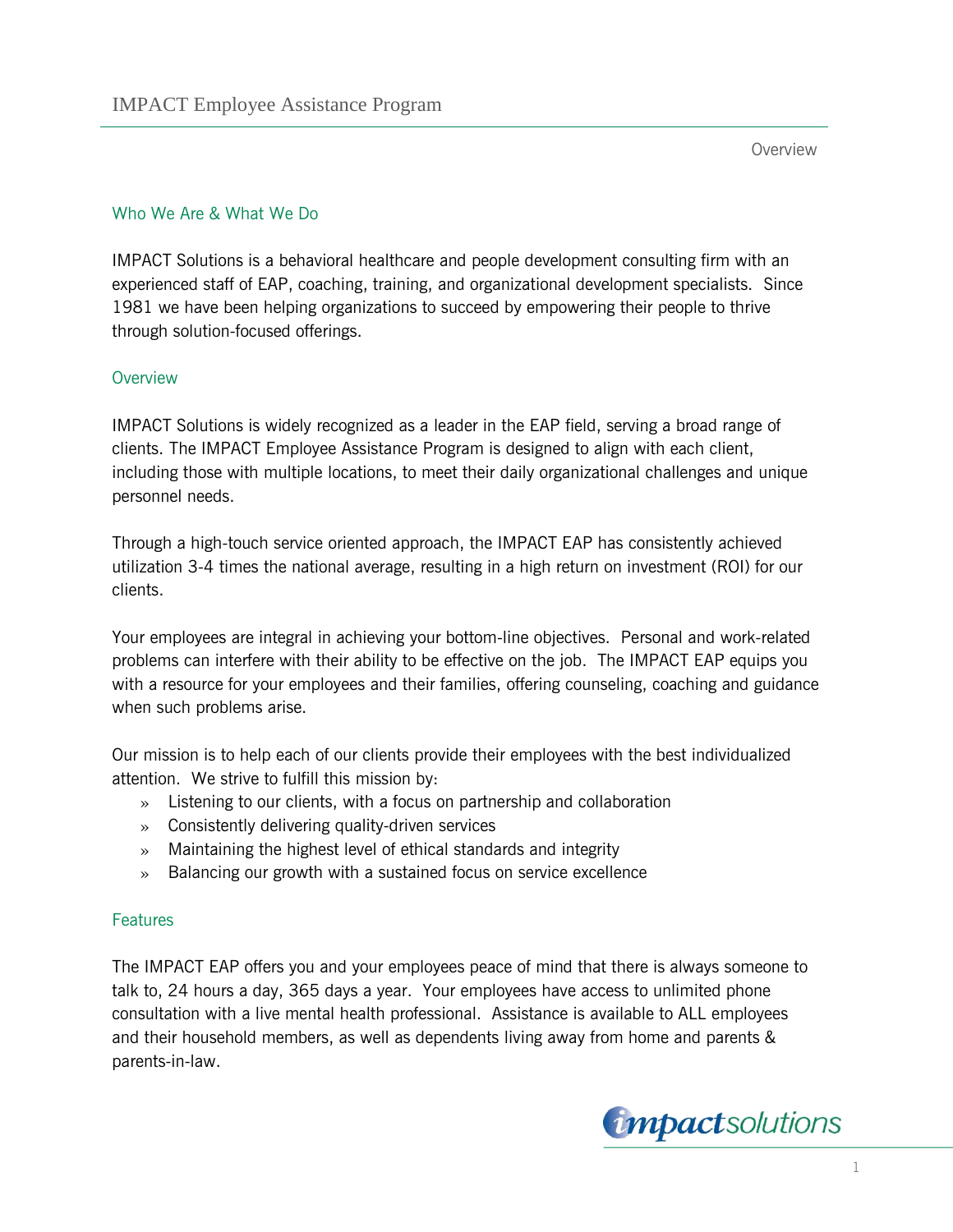The IMPACT EAP covers a wide spectrum of personal and work-related challenges and daily living matters, from stress and marital/family issues, to depression, anxiety, substance abuse and other commonly experienced concerns.

Program features include:

# **Phone Support**

Toll-free phone line answered 24 hours a day, 365 days a year directly by a live masters level and above mental health professional, offering:

- » Confidential phone support counseling, coaching, and other types of consultation for employees as well as for managers, supervisors, and HR professionals
- » Referrals to community resources for legal, financial, and identity theft recovery matters, child/elder care assistance, medical resources, education needs, and much more
- » Post-trauma telephone consultation and coordination for supervisors and managers

IMPACT Solutions employs master level trained, licensed mental health professionals as our phone counselors and first responders to all incoming calls. Our standard intake process includes a thorough needs assessment, a full description of EAP services and an action plan including referral recommendations to other benefit programs and providers that may address the employees' full range of needs. IMPACT clinicians will often work collaboratively with other professionals, such as primary care physicians, wellness coaches, and other specialists when treating an employee.

## **Face-to-Face Counseling**

Assessment and allotted counseling sessions provided by the IMPACT local/national provider network:

- » Priority and emergency scheduling *with evening and weekend availability*
- » Unlimited case management and treatment monitoring services to ensure ongoing highquality care
- » Coordination of benefits and treatment services with the existing healthcare plan [*Note*: complimentary counseling sessions provided per person per occurrence, NOT per year, allowing for multiple counseling occurrences per year]

It is IMPACT's policy to ALWAYS extend the full counseling benefit to all eligible employees and family members regardless of assessment outcome. For example, if the individual required long-

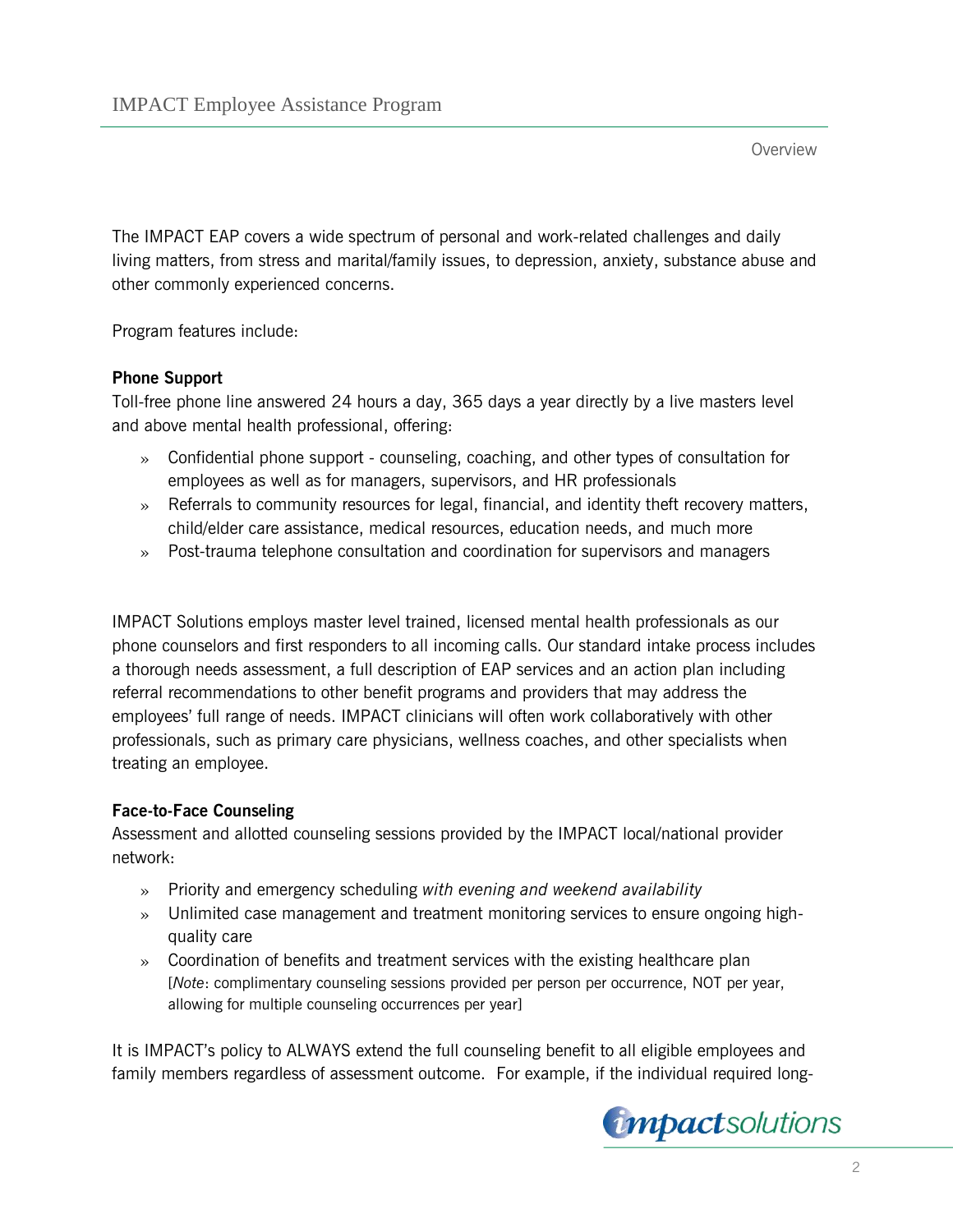term counseling beyond the allotted EAP sessions, IMPACT would attempt to identify an EAP provider that also participates in the individual's health care plan therefore maintaining continuity of care while minimizing the out of pocket expense to the employee.

#### **Dedicated Account Management**

A masters level account manager is assigned to handle the account's day-to-day needs, working in tandem with the IMPACT client team:

- » Complimentary on-site orientation training, provided as reasonably required
- » Distribution of member wallet cards and posters at start-up and provided as needed
- » On-going monthly newsletters; two versions one for employees and another for managers/supervisors
- » Detailed activity reports providing utilization information
- » Coordination of management referral process to address employee performance problems

#### **IMPACT on the Web**

A web-based work/life resource, offering secure access to over 4 million resources nationwide, instant provider listings, personal calculators, and on-line seminars, all providing the timely knowledge for daily life management:

- » Over 3000 Resource articles and tip sheets addressing family and care-giving, health and wellness, emotional well-being, working smarter, daily living and many other topics
- » Interactive self-search locators for child/elder care, adoption, education, pet sitting, volunteer opportunities, and attorneys
- » Child care center discounts
- » Savings center for discounts on name-brand items
- » Relocation center for comprehensive information on U.S. communities
- » Ready Docs, including wills, bills of sale, demands and releases, property agreements, advanced directives by state, and others
- » Interactive e-learning sessions, health assessments, educational resources, and over 65 financial and health related calculators
- » Wellness resource links
- » Prescreened "best of the web" resource links
- » Monthly online seminars
- » "Feature of the month" tools and resources
- » Spanish language content
- » *Client document library* secure access to benefit information, archived newsletters, self-assessments, utilization reports, and other informational documents for management & HR

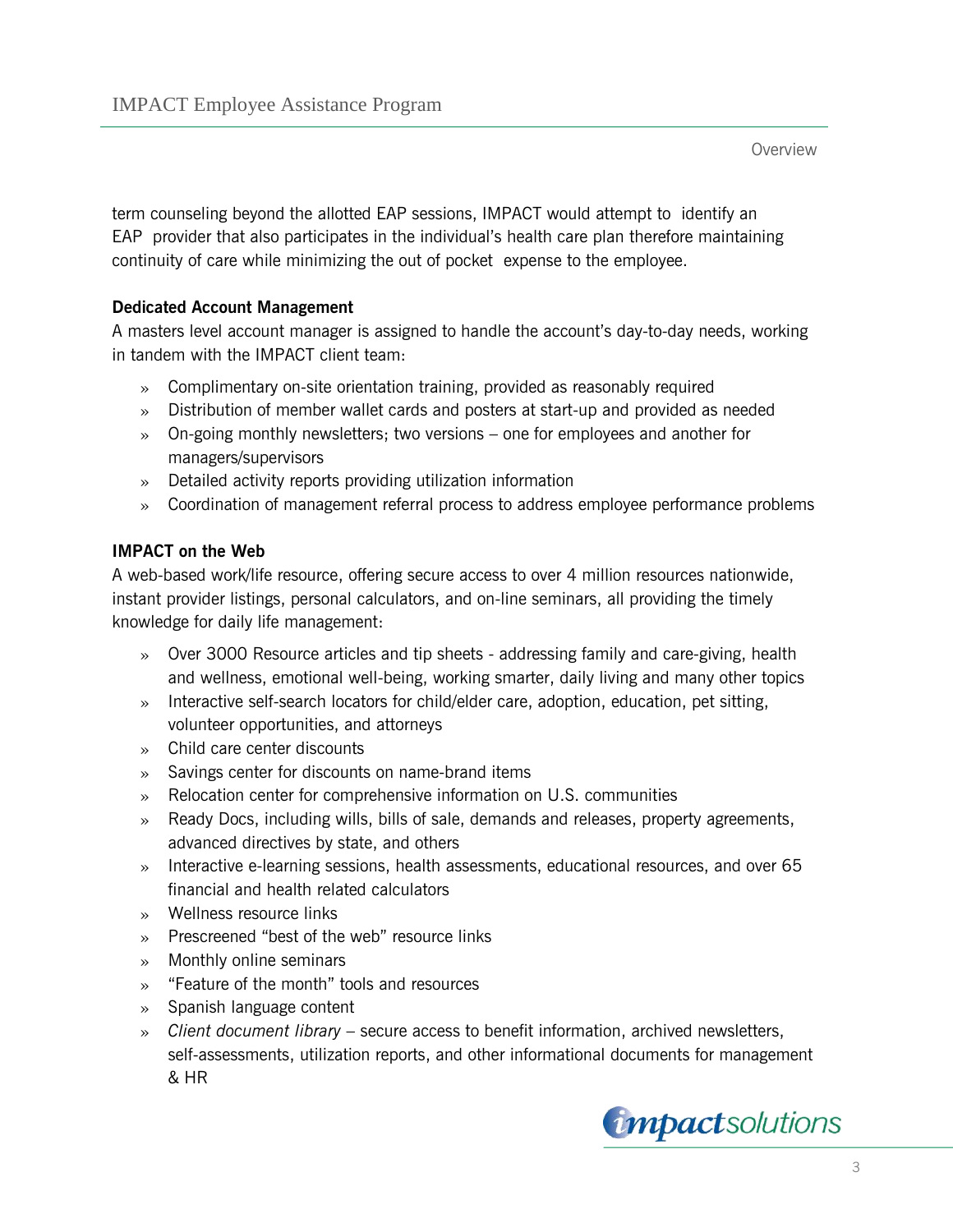

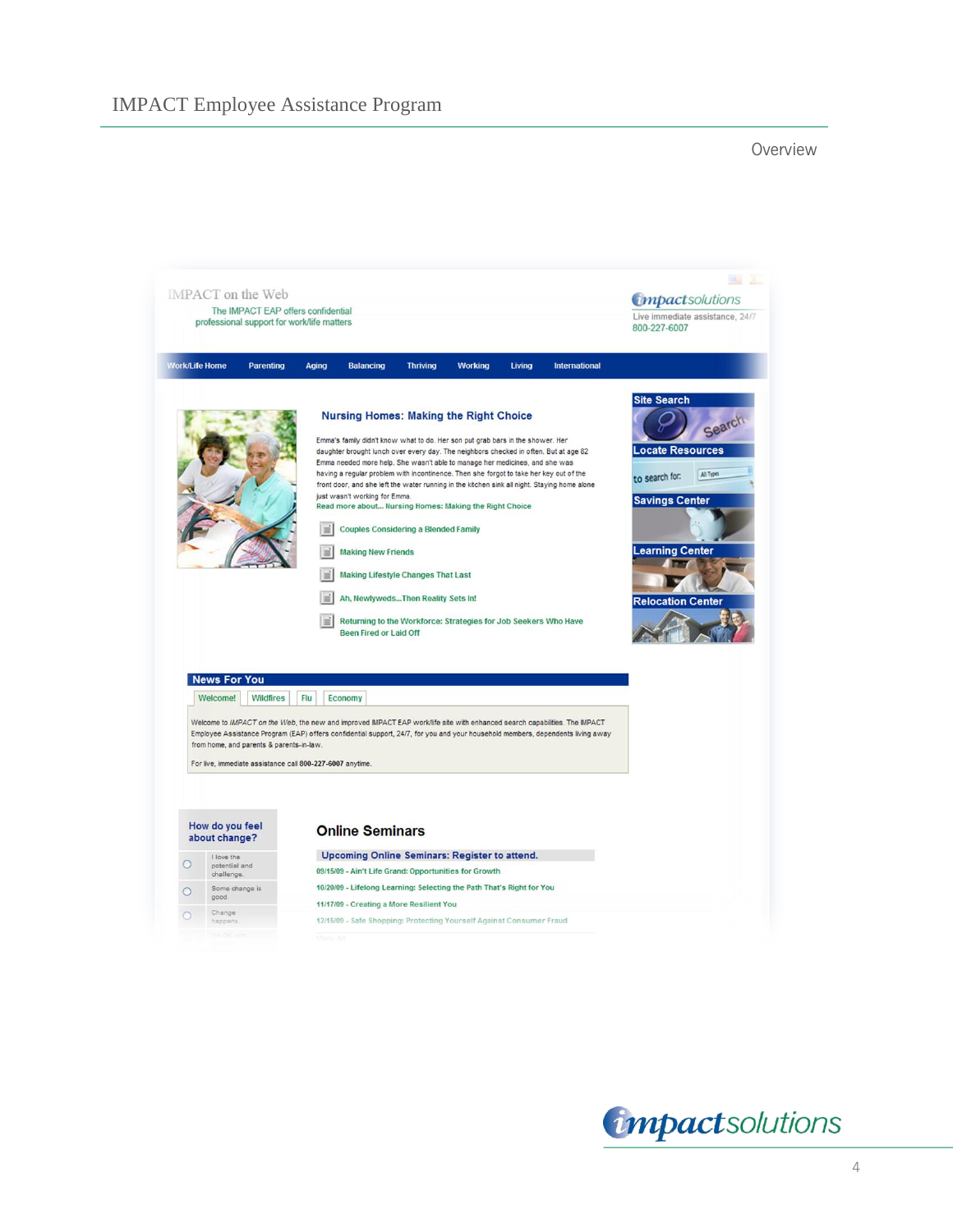#### **Total Wellness**

IMPACT Solutions provides numerous wellness tools. And, because many of these tools are web based, they can be used by not only your employees, but their eligible family members as well. Our tools include screenings, assessments, articles, resources, on-line seminars and audio programs. Content areas include Infant & Toddler's Health, Children's Health, Adolescent's Health, Women's Health, Men's Health, Senior's Health and Healthy Eating. Our Medical Care content area features information regarding exercise and fitness, prevention and healthy living, lifestyle changes, special needs and challenges, safety, chronic conditions, alternative and complementary medicine and current research.

Individuals can discover much that they never knew about themselves with our Personal Profiles which includes the Cancer Prevention Grade that will help determine prevention levels for all forms of cancer, Preventive Care that provides employees with personal recommendations, or the Sleep profile to assist with problems related to getting enough sleep.

Individuals can evaluate their risk for different health conditions by taking one of the many risk assessments such as the Diabetes Risk or Heart Disease Risk Assessments or discovering how lifestyle affects health by exploring their fitness level, eating behaviors or stress style and management. A complete general health assessment is also available to get an overall picture of health and wellness quotient improvement areas.

#### **On-Site Trauma Assistance**

CISD/CISM counseling provided following trauma occurrences

## **Legal Assistance**

Quick, convenient access to legal support over the phone:

- » General advice and preventative counseling
- » National coverage
- » Local referral service, providing employee with in-person legal representation
- » Educational resources on the web
- » Complimentary half hour consultation, per occurrence, with an experienced private practice attorney from the caller's home state for issues such as family law, real estate, etc. Additional assistance, if required, is available at a discounted rate. [*Note***:** All legal requests are pre-screened by an IMPACT counselor]

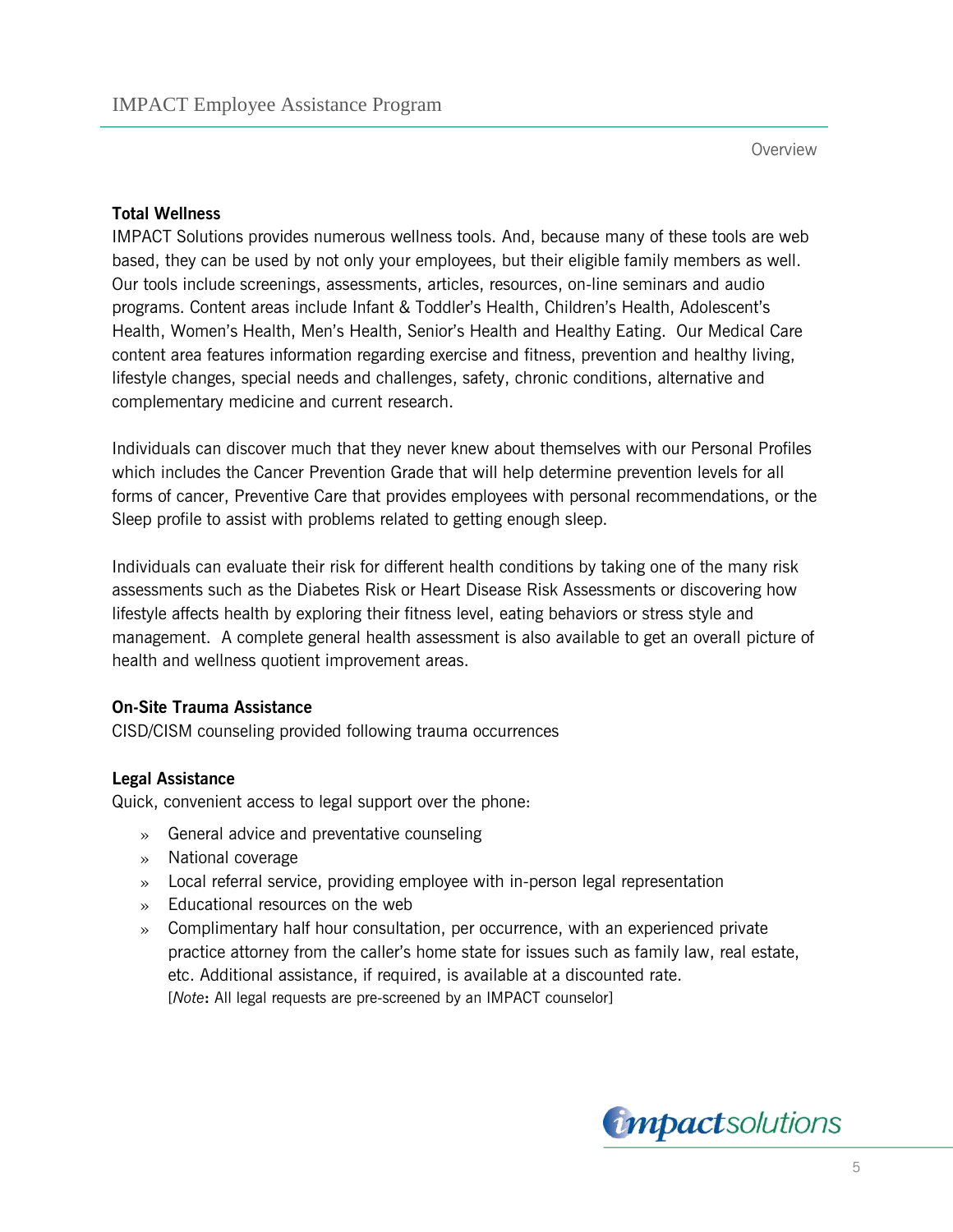#### **Financial Assistance**

Quick, convenient access to comprehensive financial support:

- » Access to financial planners, Monday-Saturday
- » Assistance with debt management, budgeting/consumer credit, financial planning, bankruptcy/foreclosure prevention, housing, and more
- » Nationwide referral database
- » Credit report review
- » Education materials, available online and in hard-copy; both in English and Spanish

#### **Identity Theft Recovery Assistance**

Identity theft recovery support over the phone

» Standard consultation – employee works with an identity recovery professional to assess their situation and create an action plan in order to independently resolve their issue

#### **Added Service for Employees Following if Separation from Employment Occurs**

Regardless of COBRA participation, all individuals are eligible for IMPACT services for 90 days after separation from their employer. This allows them to complete services initiated before the separation or to initiate services within 90 days of their separation for issues that might arise as result of the separation. The 90-day extension of service is provided as a courtesy by IMPACT Solutions. The employer is not required to include employees in their monthly reports who have separated from employment during this time period.

#### Additional Services

A wide array of wellness and organizational development services are also available upon request.